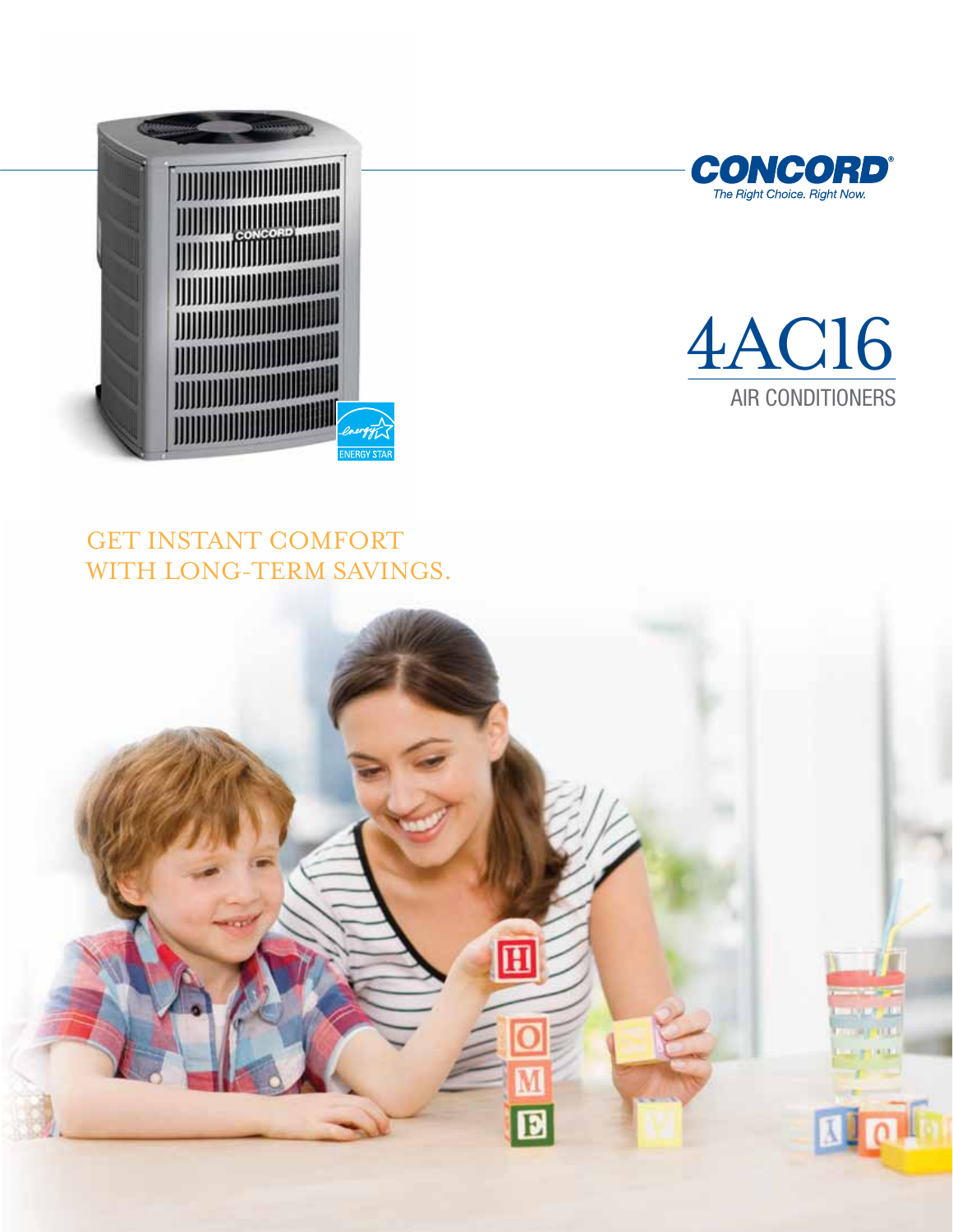## The most practical cooling choice is practically a no-brainer.

Getting quick relief from hot weather doesn't have to mean a compromise on quality. That's because a Concord™ air conditioner is built to deliver dependable comfort, while providing year 'round energy savings. And since it's ready to go to work immediately, there's no reason to choose anything else.

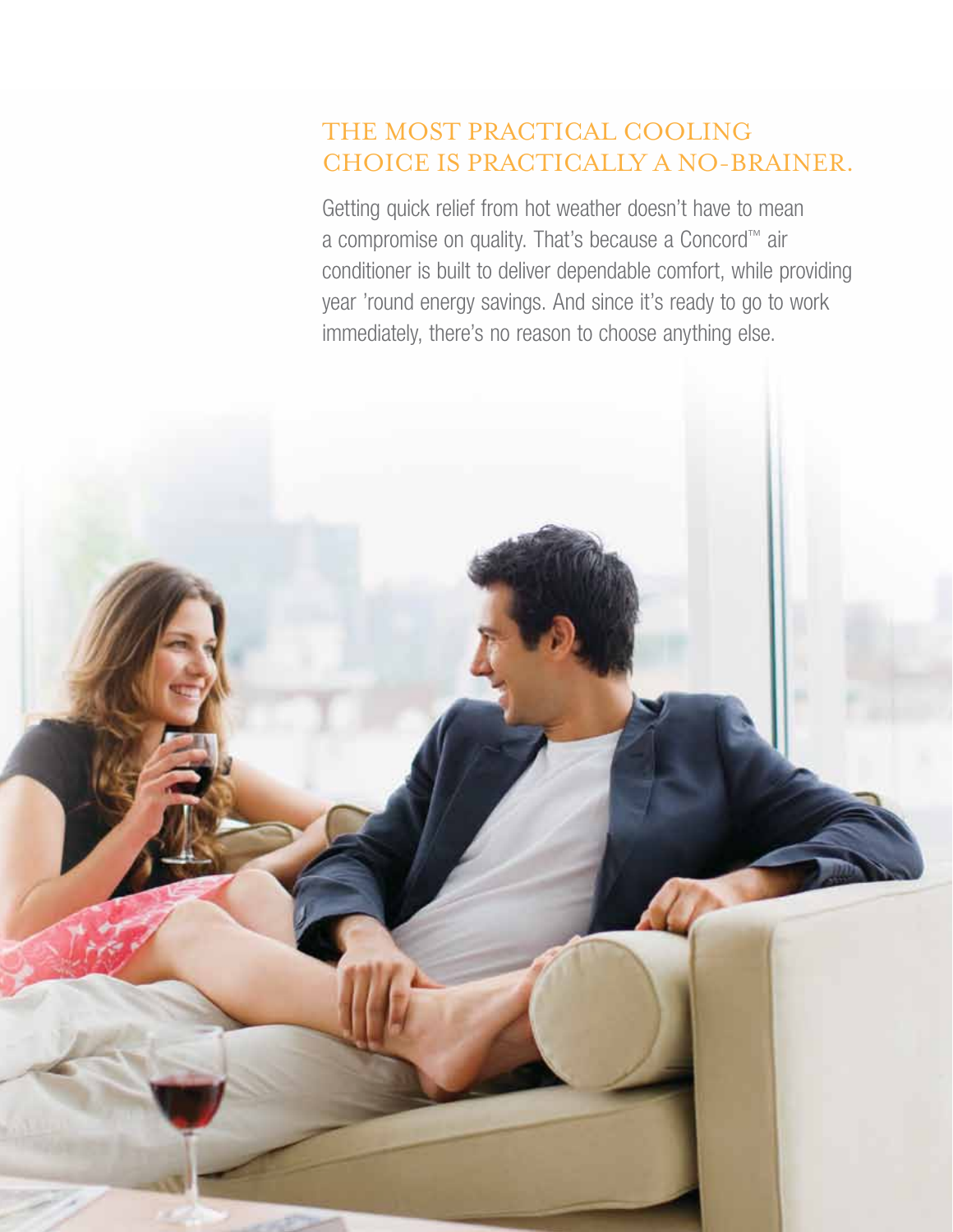

## Some decisions are tough. This one isn't.

When you consider Concord systems, quality and value are givens. You're getting peace of mind with great features and smart designs that squeeze more efficiency out of every energy dollar. And best of all, you get it right now.

### Two stages of cooling offer more opportunities to save.

Most air conditioners either run at full power or are completely off, but the Concord 4AC16 uses a better method to keep you cool. On moderate days, it can operate at a low, energy-efficient speed, then ramp up to a higher speed with increased cooling capability for hotter days. So your system always runs at the most energy-efficient speed based on the temperature you've set.

#### Solid performance can deliver hundreds in utility savings.

Seasonal Energy Efficiency Ratio (SEER), measures an air conditioner's efficiency. A higher SEER means greater energy savings, and with a 16 SEER rating, the Concord 4AC16 will deliver exceptionally cool, efficient air.

### Over the years, a hardworking Concord air conditioner can save you hundreds of dollars on utility bills.



*U.S. Average Five-Year Electric Cumulative Energy Savings for High-Efficiency 16 SEER Air Conditioners vs. 10 SEER. Energy Efficiency and renewable Energy Network, U.S. Department of Energy. The U.S. national average is used for electricity consumption. Actual cost savings may vary depending on personal lifestyle, system settings, equipment maintenance, local climate, actual construction, installation of equipment and duct system, hours of operation and local utility rates. This information is intended as an example for comparison purposes only.*

#### Enjoy cooling that's as quiet as a summer breeze.

To provide complete comfort, an air conditioner should operate at a sound level that's comfortable to your ears as well. That's why the heavy-duty compressor sound blanket in the 4AC16 is designed to deliver whisper-quiet performance. Plus, the two-stage scroll compressor, when paired with variable speed indoor equipment, can help control humidity levels in your home.